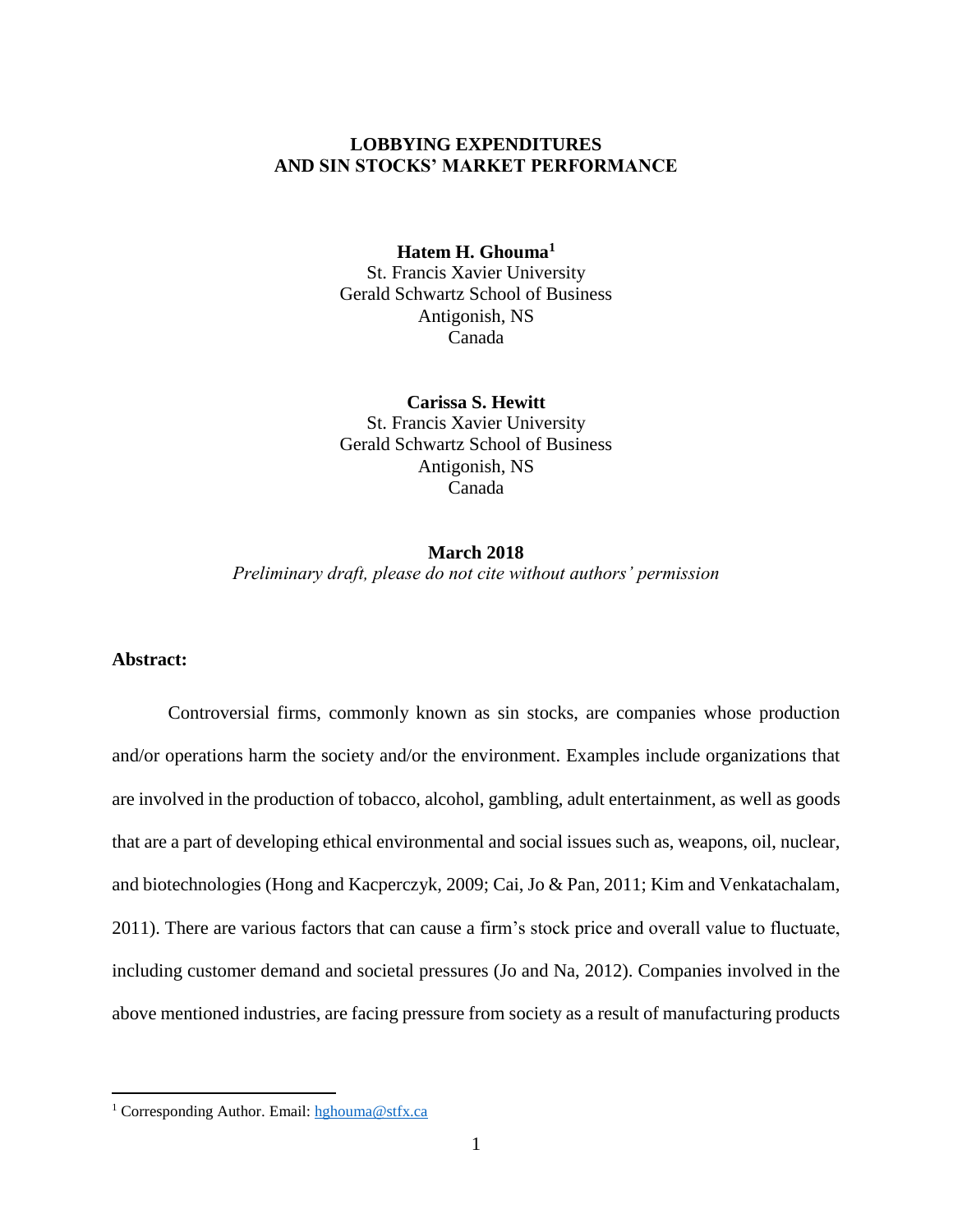that are hurting the environment and/or society as a whole. Recent researches suggest that corporate social responsibility (CSR) activists are becoming more successful in putting pressure on corporations, as they believe it is the responsibility of the company to answer to society's demands. Prior studies also argue that firms that engage in corporate social responsibility can reduce the likelihood of financial, social or environmental crises that could adversely influence their cash flows, along with generating "moral capital or goodwill"<sup>2</sup> which could protect their financial performance.

Despite the negative public perception of sin stocks, there is evidence that these firms generate significantly higher market returns (Lemieux, 2003; Morrissey, 2007; Fabozzi, Ma & Oliphant, 2008; Rosenberg, 2015). An article in *The New York Times*, reports that the Vice Fund – a fund that invests in sin stocks – increases their returns from the previous year by 14.1% compared to the 5.1% for the Standard & Poor 500 index, and outperforms the index each year since its inception (Morrissey, 2007). Fabozzi et al., (2008) find evidence that both U.S. and non-U.S. sin stocks earn a higher risk-adjusted return than the market, and in a more recent article, Rosenberg (2015) further confirms the outperformance of sin stocks against the S&P 500. The question of what drives the superior performance of sin stocks is a question that remains unanswered.

Stemming from this societal pressure, it is expected that firms in the controversial industries would face higher risk. In turn, it is argued that sin stocks will try and adopt strategies in order to improve public perception and their financial performance. This paper proposes to test whether corporate lobbying activities is among the strategies used by these firms to achieve higher market performance.

 $\overline{a}$ 

<sup>&</sup>lt;sup>2</sup> Jo et al., (2012), page 2.